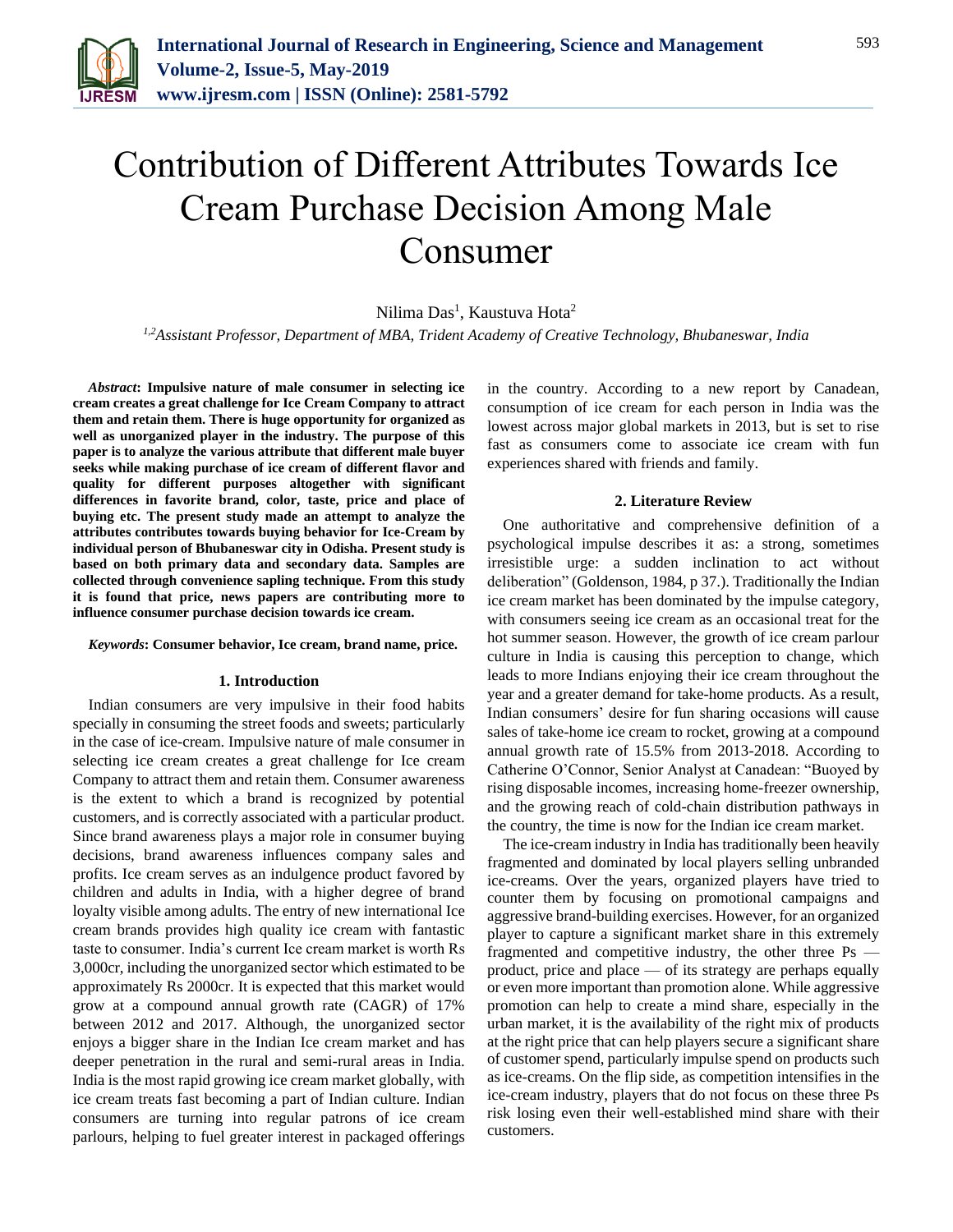

The major players of Indian ice-cream market are Gujarat Co-operative Milk Marketing Federation"s (GCMMF) Amul, HUL"s Kwality Walls, Mother Dairy, Baskin Robbins and a number of regional brands. Amul has make its position through the brand proposition "ice creams made of natural milk at reasonable prices". Kwality Walls" positioned itself through the proposition "ice creams for pleasure and bonding". Baskin Robbins is positioned as offering high quality premium ice creams with a lots of exoticflavours.

The PHD Chamber of Commerce and Industry has projected that the size of ice cream industry, estimated at Rs. 4500 crore in 2013 is likely to jump at about Rs.7000 crore by 2018 with its growing institutional sales coupled with youngsters spending habits on it as well as increasing disposable income of middle and lower middle class Indians in the recent times, which has developed its penchant for the frozen product.

The domestic ice cream industry would grow at the compounded growth rate (CAGR) of about 25 per cent in future with high profit margins ranging between 15 to 20 per cent to reach the projected level since its per capita consumption has gone up at 300 ml against world average of 2.3 litre, said the President of the Chamber Mr. SharadJaipuria while quoting findings of its projections.

The projections of the ice cream industry are based on the presentation made to the Chamber at its recent Seminar on Supply Chain titled Quick Review of Ice Cream Industry in which prognosis has been made that the market size of Indian frozen food industry could exceed many fold from its anticipated estimates of Rs.12500 crore by of 2014-15.

The trends responsible for the growth of ice cream industry in India in particular and that of frozen food industry follow large investments in advertising and infrastructure development, diversification of product portfolio targeting specific consumer segments and entry of multinationals into this business.

Other factors that are credited to fuel the growth of ice cream industry consist of partnership and franchises pursued to boost distribution and increasing cost of raw materials offsetting the higher margins, pointed out Mr. Jaipuria.

Referring to challenges of this industry, the PHD Chamber is of the view that though the ice cream industry confronts competition mainly from unorganized sector on price and quality, its consumer is growing quality conscious to fuel and stoke its sales. Another challenge arise from lack of welldeveloped cold chain facilities in the country but in course of time, this challenge would be overcome. (source: business standard)

In spite of largely favorable climatic conditions, per capita consumption of ice-cream in India is significantly lower than the world average as well as that of smaller neighboring countries such as Pakistan.

However, per capita consumption of ice-cream is expected to grow at least two-fold in the next decade due to improving hygiene and rising disposable income levels in the country.

Ice cream is expected to perform well during the forecast period in both retail volume and constant value sales with CAGRs of 10% and 8%, respectively. Rising purchasing power, the high quality of leading brands, and new product developments in terms of flavours and types of ice cream products will support this strong performance of ice creams over the forecast period.

Indian ice cream market  $=$  Rs 2,000 crore. Per capita consumption of Ice cream per year U.S = 23 L Australia = 18 L Sweden =  $14$  L India =  $0.35$  L

The Rs. 2,500 crore ice cream industry in India is expected to grow by 25 per cent this fiscal despite a lesser profit margin. Per capita consumption of ice cream in India was 250 ML particularly attracting the younger generation. The North and West contribute 70 to 75 per cent of the total market size while south stood at 20 per cent and East 10 per cent.

It is found that still in India ice cream is treated as a luxury product and the market is yet to be explored fully.

- *A. Challenges for Ice cream sector in India*
	- 1. Lack of cold storage logistic chains.
	- 2. Irregular supply of electricity.
	- 3. Poor infrastructure for storage and transportation
	- 4. Perceived as luxury food and levied high tax (VAT)
	- 5. Competition with unorganized, cheaper, low quality product.
	- 6. Increasing price of milk and allied products.
- *B. Opportunities for Ice cream sector in India*
	- 1. Indian consumer driven by impulsive purchasing behavior.
	- 2. Indian consumer are interested to have ice-cream with family at home or at Ice cream parlour.
	- 3. Many brands are coming out with pro-biotic and low fat ice creams for health conscious consumer.
	- 4. Adding new flavor
	- 5. Increasing urbanization
	- 6. Rising income
	- 7. Growing deep freezer penetration
	- 8. Growth of modern format retail facilities.
- *C. Objective of this paper:*
	- 1. To identify different sources of information used by the buyers in purchasing decisions.
	- 2. To evaluate motivational factors of the consumers which influence them most to purchase ice cream.
	- 3. To examine the factors which consumers consider most before purchase ice cream.

# **3. Research methodology**

Descriptive research design has adopted for this research and research is completely based on both primary data and secondary data. Entire research process divided into two parts primary research and secondary research. For primary research survey method has been considered. All the respondents are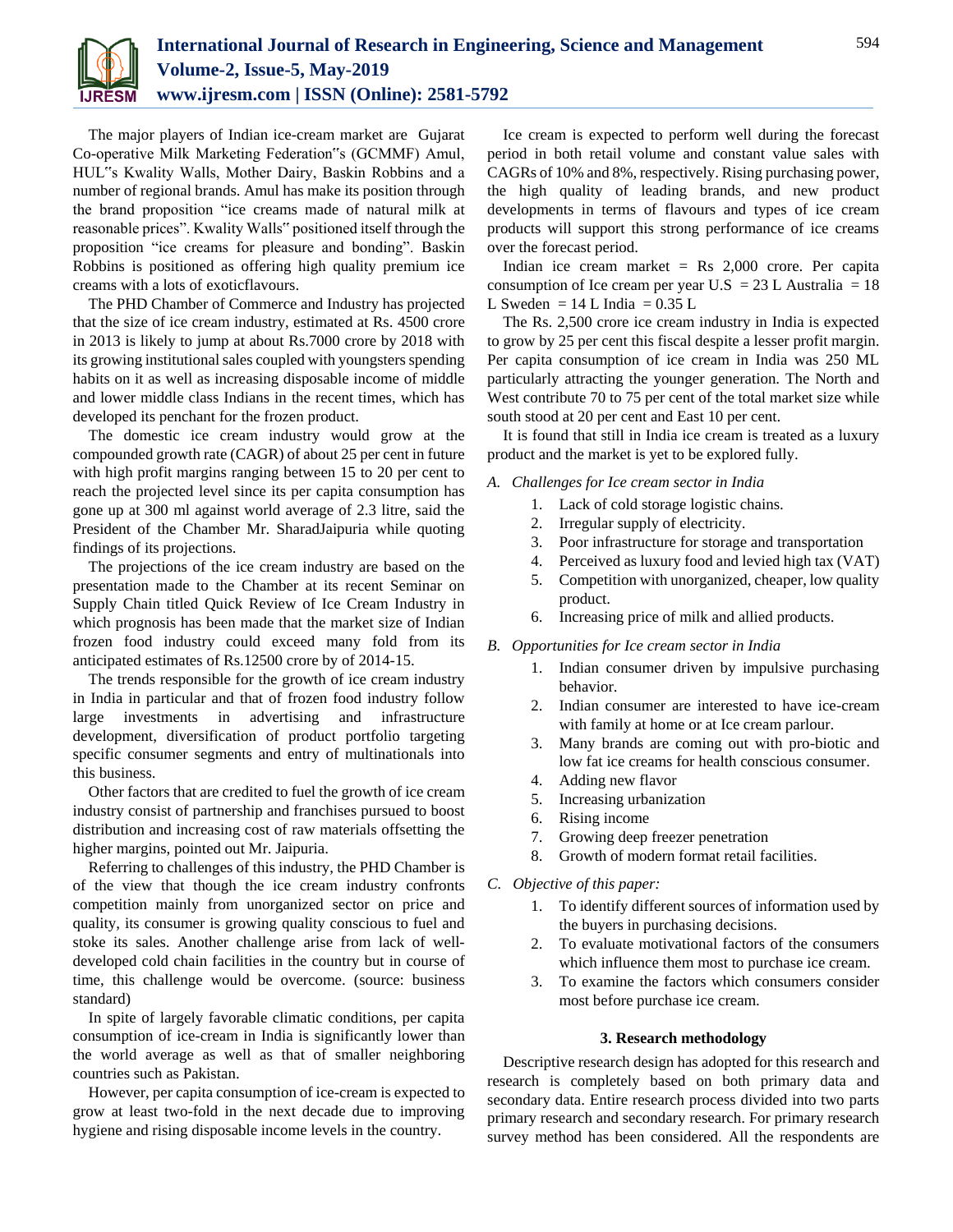

belongs to Bhubaneswar. Convenience sampling technique is used to select the respondents. To carry on the survey a questionnaire administered personal-contact approach has been used. The statistical populations of this study are all who loves to have Ice cream. A convenience sample of 100 customers of Bhubaneswar, Odisha had been chosen for the research. No restrictions were made on the background or location of respondents. All the respondents are male and belong to their early twenties and late twenties. Secondary data are collected from available literature, print media like books, magazines, research articles on Google scholars and such other websites other relevant publications to find out the theoretical framework and also to know what early research mentioned regarding selected topic. In order to analyze the data descriptive statistics were employed.

# *A. Data Analysis and interpretations*

## *1) Respondents profile*

Sample size for this survey is 100 and all the respondents are falling between age group between 20-30. All the respondents are male. The minimum educational qualification of all respondents are graduate and maximum post graduate. Out of 100 respondents 52.5% are post graduate while rest 47.4 respondents are graduate. Each and every sample loves to have Ice cream irrespective of any brand.

- *2) Result*
	- 1. 90% respondents would like to purchase branded ice cream where as only 10% are going for unbranded ice cream.
	- 2. Many ice cream brands are available in Bhubaneswar city and from all the respondents 92.5% respondents are aware about Amul brand ice cream most. From total sample size 55% respondents are aware about mother diary ice cream. 47.5% out of total sample size is aware about top and town branded ice cream and vadilal ice-cream. 42.5% respondents out of total sample size aware about cream bell ice cream.
	- 3. Variety seeking for ice cream by respondents 92.5% respondents are interested for looking variety ice cream available with the shop keeper.
	- 4. *Sources of information:* 62.5% respondents would like to have to get updates about their favorite brand ice creams through television. Television advertisements are providing new information about ice creams. 50% respondents are getting information from their friends while they are hangout with them friends are bigger influence while choosing ice cream.45% respondents of total sample size are getting updates about their favorite ice cream through the internet while watching video or browsing internet. 32.5% respondents are getting updated information while reading newspaper. Only 22% respondents are preferring to ask shopkeeper to know about any updated information regarding their favorite ice cream.
	- 5. Factors influencing to choose a particular brand

There are various factors which can influence a person to choose a particular brand while choosing ice cream at the shop. Factors are price of ice cream, taste, quality, brand name, availability, advertisement, preservation of ice cream, packaging design, friends, labeling, offers like buy 1 get 1, retailer influence, and availability of different brands with shop keeper. In this study all above factor have taken in the survey to know which one is the most influencing factor to purchase ice cream. From this study it has been found that reasonable price is most influencing factor to purchase a particular branded ice cream among all above mentioned factors. Out of total respondents 77.5% are highly influenced by price of ice cream at the shop. 75% respondents out of total respondents are considering quality while purchase a ice cream. 72.5% out of total respondents are considering taste is the influencing factor while purchasing icre-cream. 65% respondents are influence by brand image of ice cream while 62.5% respondents are influenced by availability of ice- cream at the shop.

6. Flavor Preferred by respondents

Out of various flavors which are available in market vanilla flavor is most preferred flavor by most of respondents.

7. Form of ice cream

In this survey it has been found that maximum respondents want to consume their ice cream in cone form followed by scoop, cup, and candy bar and in other form which are available for local made ice cream

- 8. Frequency of purchasing ice cream in a week
- 57% respondents frequently purchase ice cream.
- 9. Season likes most to consume ice cream

62.5% respondents like to have ice cream at summer season, where as only 37.5% are love to have ice cream throughout the year.

10.Reasons for having ice cream

72.5% respondents are consuming ice cream for enjoyment purpose while rest of respondents are enjoying their ice cream on the occasion of celebration and refreshment form.

- *3) Findings*
	- 1. Out of all male respondents maximum respondents would like to have branded ice cream, which shows they are brand conscious and prefer to have anything healthy.
	- 2. Maximum respondents are known to AMUL ice cream followed by Mother Dairy, Vadilal.
	- 3. Maximum respondents are interested to see variety of ice cream available with the shop keeper.
	- 4. Maximum respondents are getting information about ice cream from newspaper.
	- 5. Price is the most influential factor to choose a brand for respondents.
	- 6. Vanilla flavor is the most preferred flavor by respondents.
	- 7. Maximum respondents prefer to consume their ice cream in the form of cone.
	- 8. Maximum respondents frequently buy ice cream in a week.
	- 9. Maximum respondents prefer to consume ice cream in